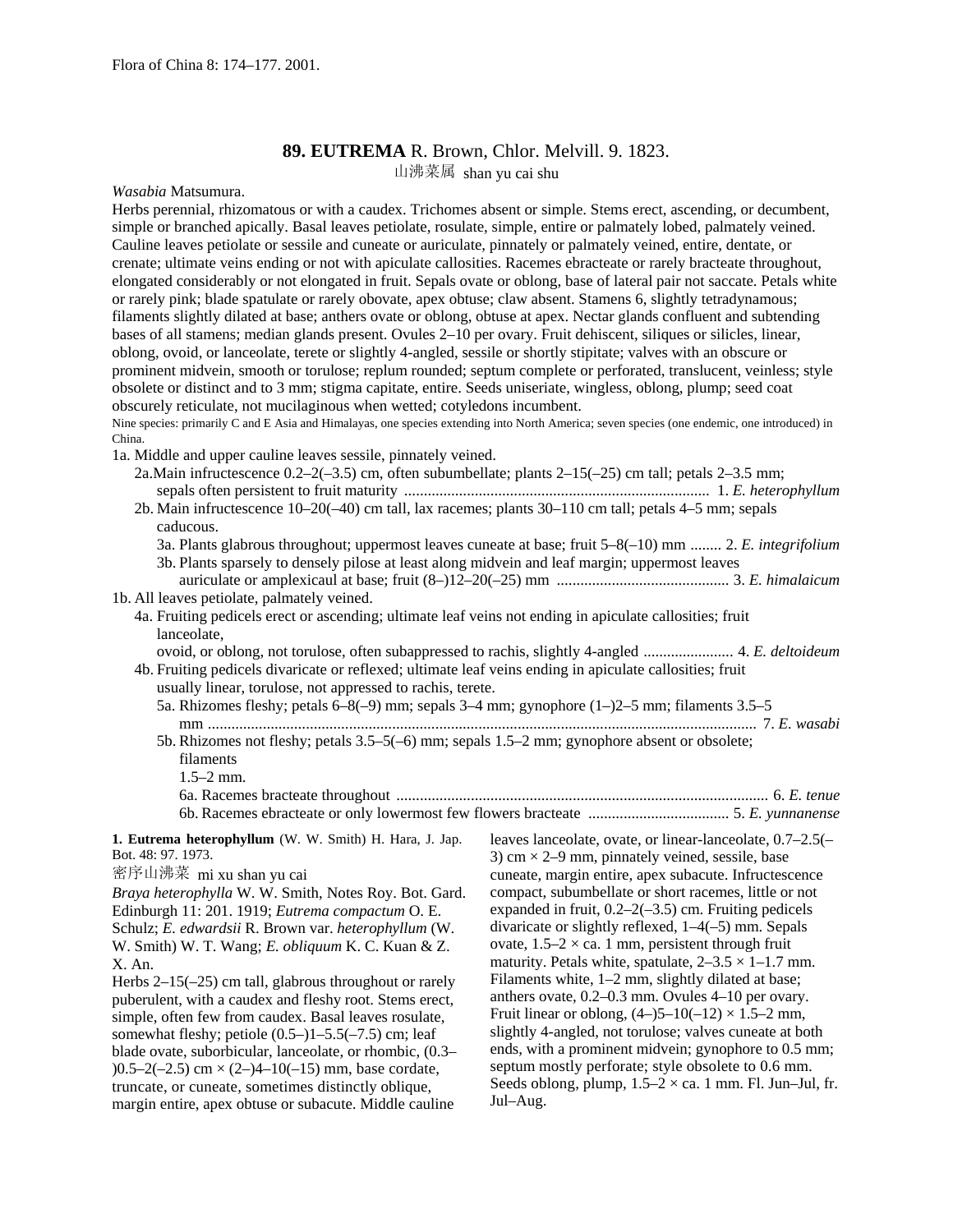Alpine meadows, scree, grassy slopes, near glaciers, *Kobresia* turf, alpine mats, sandstone ridges; 2500–5400 m. Gansu, Hebei, Qinghai, Shaanxi, Sichuan, Xinjiang, Xizang, Yunnan [Bhutan, Kazakstan, Kyrgyzstan, Nepal, Tajikistan].

The records of *Eutrema edwardsii* R. Brown from China (e.g., in FRPS) and C Asia are based on misidentified plants of *E. heterophyllum*. The former species has lax, racemose infructescences to 18 cm, fruit appressed to the rachis, with erect to erect-ascending fruiting pedicels, and readily caducous sepals. By contrast, *E. heterophyllum* has compact, umbellate or shortly racemose infructescences rarely to 3.5 cm, nonappressed fruit, with divaricate or reflexed fruiting pedicels, and sepals often persisting well after fruit maturity. The record and illustration of *E. edwardsii* from Xinjiang in Fl. Xinjiang. (2(2): 204. 1995) are based on misidentified plants of *Taphrospermum altaicum*.

**2. Eutrema integrifolium** (de Candolle) Bunge, Delect. Seminum Hort. Bot. Dorpat. 1839: 8. 1839. 全缘叶山沸菜 quan yuan ye shan yu cai

*Cochlearia integrifolia* de Candolle, Syst. Nat. 2: 369. 1821; *Eutrema alpestre* Ledebour; *E. alpestre* var. *hissaricum* Lipsky; *E. integrifolium* var. *hissaricum* (Lipsky) O. E. Schulz; *Goldbachia laevigata* de Candolle var. *adscendens* Franchet; *Smelowskia integrifolia* (de Candolle) C. A. Meyer. Herbs (30–)40–80(–90) cm tall, glabrous throughout; rhizomes short. Stems erect, simple at base, branched above. Basal leaves rosulate, somewhat fleshy; petiole  $(2.5-)3.5-9(-12)$  cm; leaf blade ovate, orbicular, or cordate,  $(1.5-2-4(-6) \times (1.5-1) 1.7-3.5(-5.5)$  cm, base cordate or rounded, margin entire, apex obtuse. Middle cauline leaves lanceolate to oblong-lanceolate, 4–6.5(–8)  $\times$  1–2(–3) cm, pinnately veined, sessile, base cuneate, margin entire, apex subacute. Infructescence lax raceme, main branch 10–20 cm. Fruiting pedicels divaricate, (4–  $(6-13(-18)$  mm. Sepals ovate,  $2-2.5 \times 1-1.5$  mm, caducous. Petals white, spatulate,  $4-5 \times 2-3$  mm. Filaments white, 1.7–2.5 mm, slightly dilated at base; anthers oblong, 0.6–0.7 mm. Ovules 4 per ovary. Fruit ellipsoid or oblong,  $5-8(-10) \times 1-2$  mm, slightly 4angled, not torulose; valves cuneate at both ends, with a prominent midvein; gynophore to 0.3 mm; septum complete or rarely perforate; style 0.3–0.6 mm. Seeds oblong, plump,  $2-3 \times 1-1.5$  mm. Fl. May-Jun, fr. Jul-Aug.

Woods, subalpine areas, open slopes; 1200–2400 m. Xinjiang [Kazakstan, Kyrgyzstan, Tajikistan, Uzbekistan]. The records of *Eutrema pseudocordifolium* Popov in FRPS and Fl. Xinjiang. (2(2): 204. 1995) are based on misidentified plants of *E. integrifolium*.

**3. Eutrema himalaicum** J. D. Hooker & Thomson, J. Proc. Linn. Soc., Bot. 5: 164. 1861.

川滇山沸菜 chuan dian shan yu cai

*Eutrema lancifolium* (Franchet) O. E. Schulz;

*Goldbachia lancifolia* Franchet; *Hesperis spectabilis* (J. D. Hooker & Thomson ex Fournier) Kuntze;

*Sisymbrium hookeri* Fournier; *Sisymbrium spectabile* J. D. Hooker & Thomson ex Fournier.

Herbs 30–80(–110) cm tall, sparsely to densely crisped pilose at least along leaf margin and midvein; rhizomes short. Stems erect, simple at base, branched above. Basal leaves rosulate, somewhat fleshy; petiole (2.5– )4–12(–17) cm; leaf blade ovate, oblong, or lanceolate,  $(1–)2–6(-8) \times (0.7–)1.5–4$  (–5) cm, base cordate or rounded or cuneate,margin entire, apex obtuse or subacute. Middle cauline leaves lanceolate, oblonglanceolate, or ovate,  $3-6(-8) \times 0.7-2(-3)$  cm, pinnately veined, sessile, base rounded or auriculate, margin denticulate or sparsely so near base, apex acuminate or acute. Infructescence lax raceme, main branch 10–25(– 40) cm. Fruiting pedicels divaricate, (0.5–)0.7–1.8(–2.2) cm. Sepals ovate,  $2-2.5 \times 1-1.5$  mm, caducous. Petals white, spatulate,  $4-5 \times 2.5-3$  mm. Filaments white, 1.5–2 mm, slightly dilated at base; anthers oblong, ca. 0.5 mm. Ovules 4–8 per ovary. Fruit linear or rarely oblong,  $(0.8-)1.2-2(-2.5)$  cm  $\times$  1.5-3 mm, slightly 4angled, subtorulose; valves cuneate at both ends, with a prominent midvein; gynophore to 0.5 mm; septum perforated or complete; style 0.5–1 mm. Seeds oblong, plump,  $2-3 \times 1-1.5$  mm. Fl. May-Aug, fr. Jul–Sep. Streamsides, swampy or alpine meadows, among rocks; 3300–4400 m. Sichuan, Xizang, Yunnan [Bhutan, Sikkim]. A critical examination of the types of *Eutrema himalaicum* and *E. lancifolium* shows that they are indistinguishable. The species was recognized in FRPS as *E. lancifolium* and was recorded from Gansu, but the present authors have seen no specimens from that province. **4. Eutrema deltoideum** (J. D. Hooker & Thomson) O. E. Schulz in Engler, Pflanzenr. 86(IV. 105): 35. 1924. 三角叶山沸菜 san jiao ye shan yu cai *Sisymbrium deltoideum* J. D. Hooker & Thomson, J. Proc. Linn. Soc., Bot. 5: 163. 1861; *Eutrema deltoideum* var. *grandiflorum* O.E. Schulz; *Hesperis deltoidea* (J. D. Hooker & Thomson) Kuntze. Herbs  $(7-)20-75(-110)$  cm tall, sparsely pilose or glabrous; rhizomes short. Stems erect, simple at base, branched above. Basal leaves rosulate, somewhat fleshy; petiole (1.5–) 3.5–10(–15) cm; leaf blade ovate, deltoid, or oblong,  $(1-2-5(-8) \times (0.5-1)-3(-5)$  cm, base cordate or rounded, margin dentate or rarely subentire, apex obtuse or subacute. Middle cauline leaves with petioles  $(0.3-11-2.5(-3.5))$  cm; leaf blade broadly ovate, ovate-deltoid, or rhomboid,  $(1.5-3-6(-10) \times (0.3-2)$ 4.5(–6) cm, palmately veined, base truncate or cordate, margin dentate, apex obtuse or acute. Infructescence lax raceme, main branch 6–15 cm. Fruiting pedicels ascending or suberect,  $5-1.2(-15)$  mm. Sepals ovate, 2- $3 \times 1.5$ –2.5 mm, caducous. Petals white or pink, spatulate or obovate,  $(5–)6–8 \times 2.5–4$  mm. Filaments white, 1.5–2.5 mm, slightly dilated at base; anthers oblong, 0.5–1 mm. Ovules 2–4 per ovary. Fruit lanceolate, oblong, or ovoid,  $7-10 \times 2-3$  mm, often subappressed to rachis, slightly 4-angled, not torulose; valves with a prominent midvein; gynophore to 1 mm; septum perforated or complete; style obsolete or to 1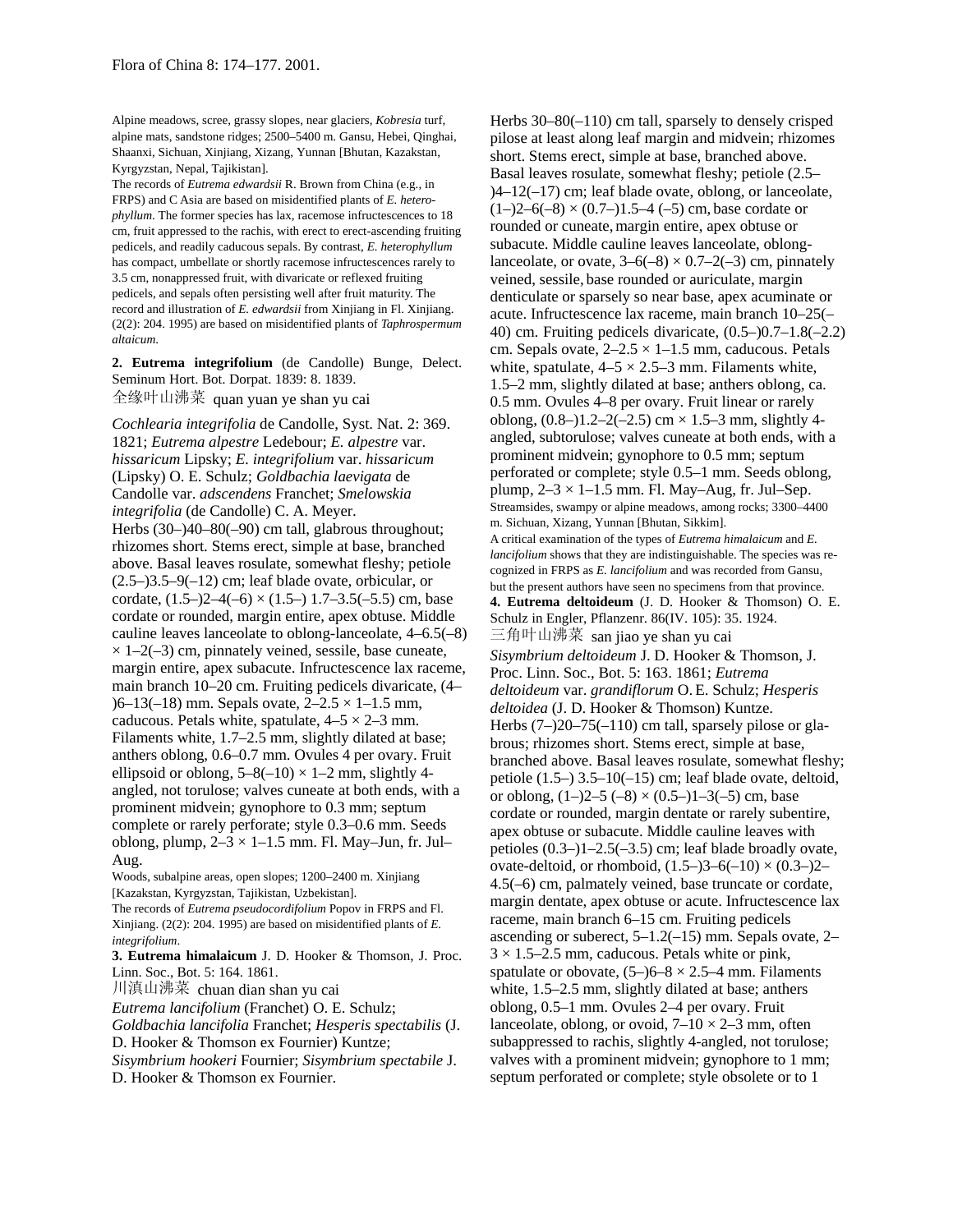mm. Seeds oblong, plump,  $2.5-3.5 \times 1-1.5$  mm. Fl. Jul–Aug, fr. Aug–Sep.

Rock crevices, among shrubs, steep slopes, moist meadows, *Betula-Rhododendron* forests, streambeds; 3600–4700 m. Xizang, Yunnan [Bhutan, Sikkim].

The fruit shape and dimensions given for *Eutrema deltoideum* in all Chinese floras are based on misidentified plants of *E. himalaicum*. *Eutrema deltoideum* var. *grandiflorum* has slightly larger flowers than those of the type, but these represent extremes of a continuous variation. The species was recorded from Sichuan in FRPS and in Fl. Sichuan. (14: 155. 1999), but the present authors have seen no material from that province.

**5. Eutrema yunnanense** Franchet, Pl. Delavay. 61. 1889. 南山沸菜 nan shan yu cai

*Eutrema potaninii* Komarov; *E. reflexum* T. Y. Cheo; *E. yunnanense* var. *tenerum* O. E. Schulz; *E. yunnanense* var. *yexinicum* Z. X. An; *Wasabia yunnanensis* (Franchet) Nakai.

Herbs  $(12-)20-60(-110)$  cm tall, glabrous or sparsely pilose on upper parts; rhizomes not fleshy. Stems erect, simple, often a few from base, rarely branched upward. Basal leaves rosulate; petiole 2–25(–35) cm, dilated at base; leaf blade cordate or reniform,  $(1-3-10(-20) \times$  $(1.5-3-10(-20)$  cm, base cordate, margin dentate, denticulate, repand, or subentire, with distinct apiculate callosities terminating ultimate veins, apex rounded or obtuse. Middle cauline leaves with petioles (0.5–)1–3(– 5) cm; leaf blade broadly ovate to ovate-cordate,  $(1-2)$  $5 (-7) \times (0.6 - 1 - 4(-5) \text{ cm}$ , palmately veined, base and margin as in basal leaves, apex acute. Infructescence lax raceme, ebracteate or rarely lowermost 1–3 flowers bracteate. Fruiting pedicels reflexed or spreading, slender, 0.6–1.5(–2.5) cm. Sepals ovate,  $1.5-2 \times 1-1.2$ mm, caducous. Petals white, oblong-spatulate, 3.5–5(–6)  $\times$  1.5–2.5 mm. Filaments white, 1.5–2 mm; anthers ovate, 0.4–0.5 mm. Ovules 6–10 per ovary. Fruit linear or rarely oblong,  $(0.5-)0.8-1.5(-2.5)$  cm  $\times$  1.5–2 mm, terete, torulose; valves with an obscure midvein; gynophore absent or obsolete; septum usually complete; style 1–2 mm. Seeds oblong, plump,  $2-3 \times 1-1.5$  mm. Fl. Mar–May, fr. Apr–Jun.

• Hillsides, forest undergrowth, shaded moist pastures, roadsides, among *Rhododendron*; 400–3500 m. Anhui, Gansu, Hebei, Hubei, Hunan, Jiangsu, Jiangxi, Ningxia, Shaanxi, Sichuan, Xizang, Yunnan, Zhejiang.

**6. Eutrema tenue** (Miquel) Makino, Bot. Mag. (Tokyo) 26: 177. 1912.

日本山沸菜 ri ben shan yu cai

*Nasturtium tenue* Miquel, Ann. Mus. Bot. Lugduno-Batavi 2: 71. 1866; *Cardamine bracteata* S. Moore (1878), not Philippi (1893), nor Suksdorf (1918); *Eutrema bracteatum*(S. Moore)Koidzumi; *E. hederifolium* Franchet & Savatier; *E. thibeticum* Franchet; *E. wasabi* (Siebold) Maximowicz var. *tenue* (Miquel) O. E. Schulz; *Neomartinella guizhouensis* S. Z. He & Y. C. Lan; *Wasabia hederifolia* (Franchet & Savatier) Matsumura.

Herbs 12–35(–55) cm tall, glabrous or retrorsely pilose; rhizomes not fleshy. Stems decumbent, simple, often a few from base. Basal leaves rosulate; petiole 3–8(–10) cm; leaf blade cordate or reniform,  $1-3(-5) \times 1-3(-6)$ cm, base cordate, margin dentate, repand, or subentire, with distinct apiculate callosities terminating ultimate veins, apex rounded or obtuse. Middle cauline leaves with petioles  $0.7-2.5$  cm; leaf blade broadly ovate to ovate-cordate,  $0.7-2(-3.5) \times 0.8-2$  cm, palmately veined, base and margin as in basal leaves, apex acute. Infructescence lax raceme, bracteate throughout. Fruiting pedicels reflexed or spreading, slender, (0.5– )1–2(–2.5) cm. Sepals ovate,  $1.5-2 \times 1-1.2$  mm, caducous. Petals white, oblong-spatulate,  $4-5 \times 1-1.5$ mm. Filaments white, 1.5–2 mm; anthers ovate, 0.3–0.5 mm. Ovules 6–10 per ovary. Fruit linear, (0.8–) 1–2 cm  $\times$  1.5–2 mm, terete, torulose; valves with an obscure midvein; gynophore absent or obsolete; septum complete; style 0.5–2 mm. Seeds oblong, plump,  $2-3 \times$ 1–1.5 mm. Fl. Mar–May, fr. Apr–Jun.

Near sea level to 4000 m. Guizhou, Sichuan, Xizang, Yunnan [Japan].

The record in FRPS of *Eutrema tenue* from Taiwan is based on misidentified plants of *E. wasabi*. Except for having stout styles to 0.7 mm (vs. 1–2 mm), the type of *E. thibeticum* is indistinguishable from that of *E. tenue*.

**7. Eutrema wasabi** (Siebold) Maximowicz, Bull. Acad. Imp. Sci. Saint-Pétersbourg, Sér. 3, 17: 283. 1873.

块茎山沸菜 kuai jing shan yu cai

*Cochlearia wasabi* Siebold, Verh. Batav. Genootsch. Kunst. Wet. 12: 54. 1832; *Alliaria wasabi* (Siebold) Prantl; *Eutrema japonicum* (Miquel) Koidzumi; *E. koreanum* (Nakai) K. Hammer; *E. okinosimense* Takenouchi; *Lunaria japonica* Miquel; *Wasabia japonica* (Miquel) Matsumura; *W. koreana* Nakai; *W. pungens* Matsumura; *W. wasabi* (Siebold) Makino. Herbs 20–60(–75) cm tall, glabrous or sparsely pilose on upper parts; rhizomes fleshy, to 3 cm in diam. Stems erect or decumbent, simple. Basal leaves rosulate; petiole (6–)10–20(–26) cm, dilated at base; leaf blade cordate or reniform,  $(2.5-6-15(-20) \times (3-6-18(-22))$ cm, base cordate, margin dentate, denticulate, shallowly crenate, repand, or subentire, with distinct apiculate callosities terminating ultimate veins, apex rounded or obtuse. Middle cauline leaves with petioles 1–5(–8) cm; leaf blade broadly ovate to ovate-cordate,  $1.5-4(-6) \times$ 2–4(–6) cm, palmately veined, base and margin as in basal leaves, apex acute. Infructescence lax raceme, bracteate throughout or basally. Fruiting pedicels ascending or divaricate, slender, 1–3.5 (–5) cm. Sepals oblong,  $3-4 \times 2-2.5$  mm, caducous. Petals white, oblong-spatulate,  $6-8(-9) \times 2-3$  mm. Filaments white, 3.5–5 mm; anthers oblong, 0.6–0.8 mm. Ovules 6–8 per ovary. Fruit linear,  $1-2$  cm  $\times$  1.5–2 mm, terete, torulose; valves with an obscure midvein; gynophore  $(1-2)2-5$ mm; septum usually complete; style 2–3 mm. Seeds oblong, plump,  $2-3 \times 1-1.5$  mm. Fl. Mar-May, fr. May–Jun.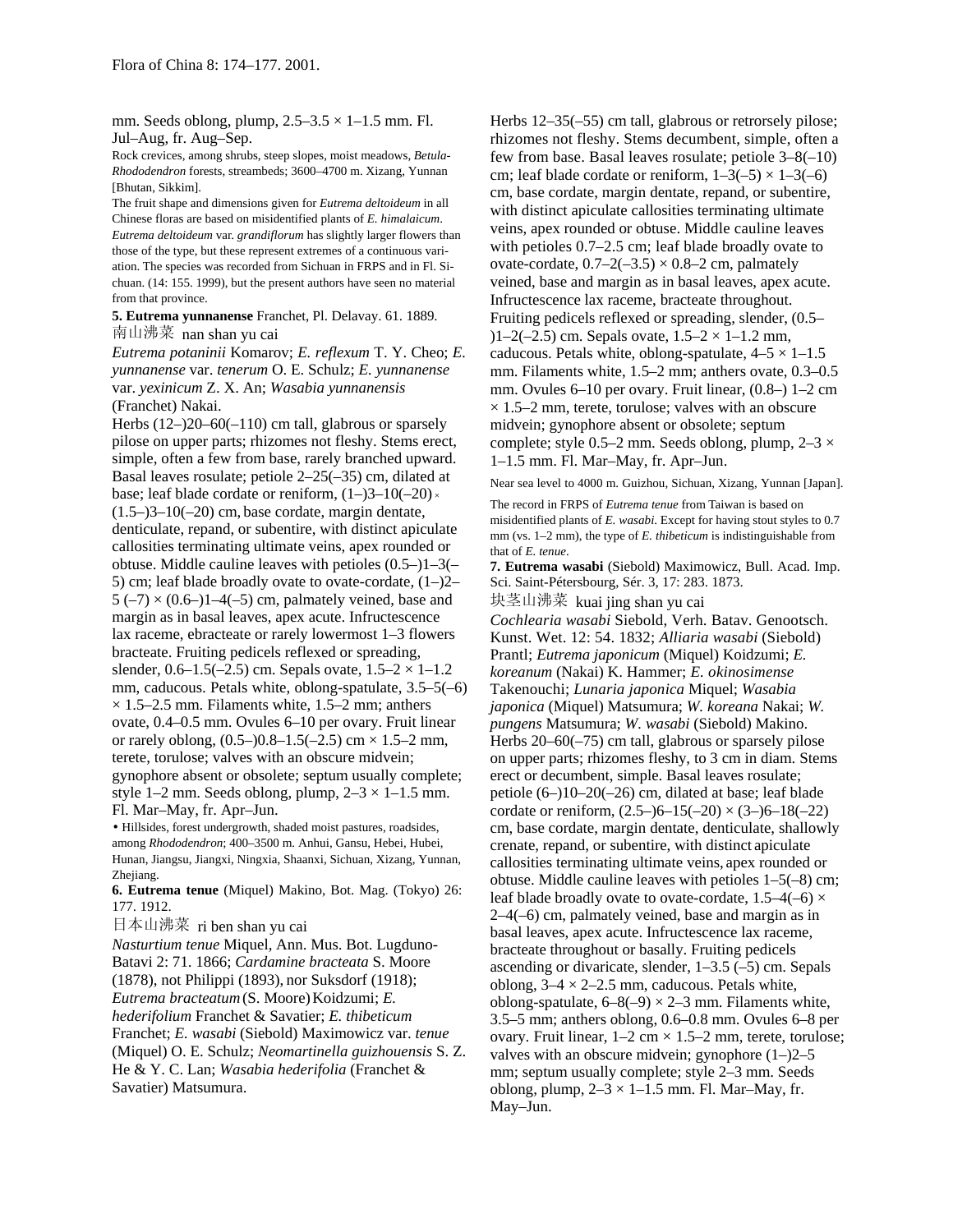Cultivated, also naturalized in wet areas along streams in mountains; near sea level to 2500 m. Taiwan [native to Japan, Korea, ?Russia (Far East)].

This species is cultivated for its edible rhizomes, which are the source of the pungent condiment wasabi.